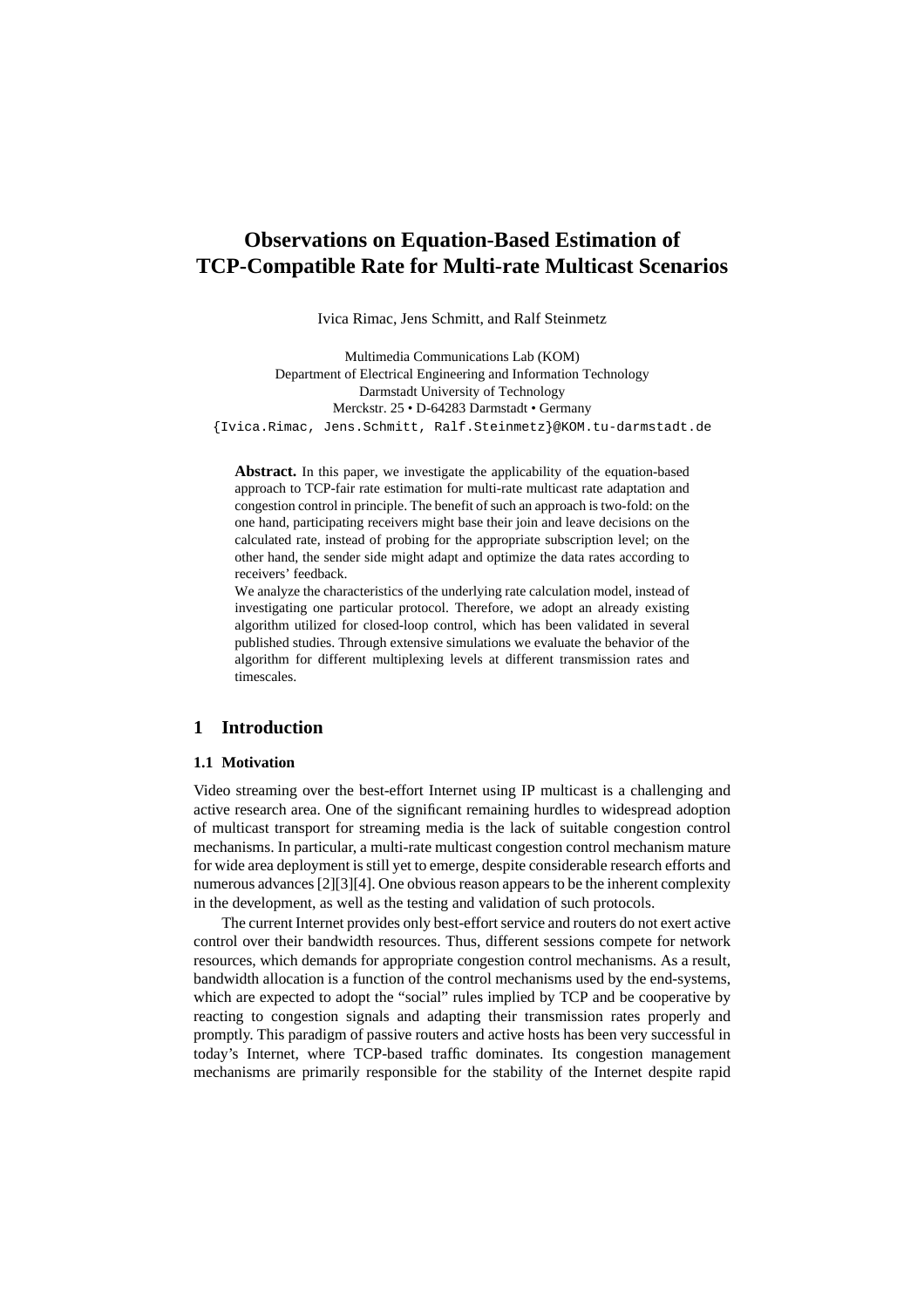growth in traffic with respect to volume and diversity. TCP serves very well for reliable transfer of elastic traffic, but due to the way it is probing for available capacity, it is producing rapidly varying transmission rates (sawtooth behavior). Thus, it cannot meet the requirements of streaming applications, which are better served by more slowlyresponsible protocols producing smoother transmission rates instead of mimicking TCP behavior. Furthermore, TCP has been developed to provide a connection-oriented unicast service, which makes it unemployable for multicast. Hence, alternatives have to be developed.

Since TCP traffic is dominating the Internet, alternative congestion control mechanisms should behave in a TCP-compatible manner [5]. That is, on timescales of several round-trip times, a TCP-compatible flow obtains roughly the same bandwidth allocation as a TCP flow in steady-state. For the latter, an analytical model has been developed and widely accepted [6]. TCP-Friendly Rate Control (TFRC) is a well explored and mature representative of the class of unicast protocols, which apply this model for congestion control. Recently, this approach has been adopted by multicast protocols both, single-rate and multi-rate, designed for streaming media [7][2][3][4]. The expected benefit of applying equation-based rate estimation to multi-rate multicast schemes<sup>1</sup> is two-fold. First, a receiver participating in a session might be able to avoid probing and base its join and leave decisions on the calculated rate. Second, the sender might adapt and optimize the data rates according to the calculated rates fed back from the receivers. However, the nature of unicast and multicast communication is fundamentally different; in the latter case, a fine-grained closed-loop control is impossible, and transmission rates cannot be adapted to the reported conditions of each and every receiver. Naively adopting the equation-based approach to multicast might not result in the expected behavior. Nevertheless, this problem has not been addressed sufficiently in literature, instead it has often tacitly been assumed that the equationbased approach would be easily transferable to multicast solutions [8][2][3].

## **1.2 Contribution**

The contribution of this paper is to provide insight into the quantitative performance of the equation-based approach to rate estimation, under diverse conditions in a multicast scenario. In contrast to the unicast case, the speed of response to variations is on a larger timescale and a mismatch between receiving rate and network path conditions of a receiver is quite common. Other research marginalizes this problem and assumes the basic approach to be precise enough under certain assumptions made in the context of the respective work [8][2][3].

In this paper, we take a step back and isolate a rate estimation algorithm based on the model in [6] in order to drive conclusions about its basic behavior under varying conditions. Possible pitfalls in applying the equation-baed approach are identified and pointed out. We are not aware of any comparable work, and hope to motivate further and intensive research on this interesting and important topic.

<sup>&</sup>lt;sup>1</sup>Layered multicast is currently the most widely accepted solution to multi-rate multicast. Thus, in the rest of the paper we will focus on layered multicast, but the results are transferable to simulcast as well [1] .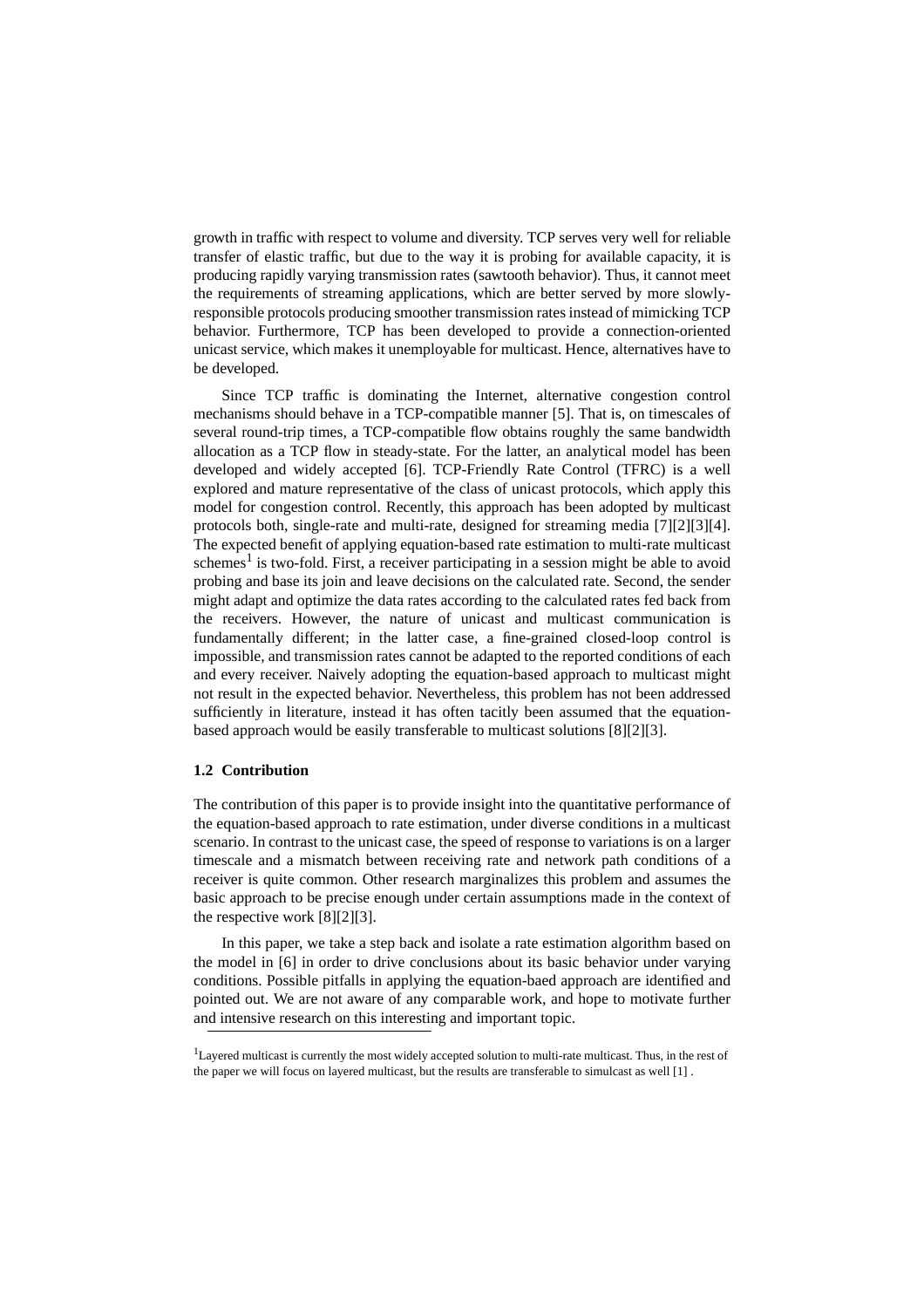# **1.3 Outline**

The paper is structured as follows. In Section 2, related work is surveyed and the trend in multicast congestion control research is briefly sketched, in order to underline the significance of our work. Thereafter, we give a description of the adopted TCP throughput model and the rate estimation algorithm in [Section 3,](#page-4-0) which constitute the basis of our study. We explain the simulation configuration and analyze the results of our experiments in [Section 4, a](#page-6-0)nd conclude in S[ection 5.](#page-10-0)

# **2 Related Work**

There is a considerable body of work on multicast congestion control. The state-of-theart on this topic has been covered in [9], except recently proposed work. From the classification of existing work it is obvious that a "one-size-fits-all" protocol is not feasible. Thus, in this paper we focus on multicast congestion control for streaming multimedia. We do not attempt to survey all existing work here in detail; we point out briefly to the in our opinion most significant approaches to the topic in order to show the current trends, and to underline the significance of this paper.

## **2.1 Single-rate Multicast Congestion Control**

Single-rate multicast congestion control can be performed by the sender communicating to the limiting receiver and adjusting the sending window or rate to this receiver's feedback. Prominent representatives of this class of protocols are PGMCC [10] and TFMCC [7]. The former one uses feedback of the limiting receiver to adjust a congestion window similar to TCP, producing rate variations that resemble TCP's sawtooth behavior. On the other hand, TFMCC adopts the equation-based approach from TFRC [11], which makes it much more suitable for streaming applications. However, the single-rate approach suffers a major drawback, since it cannot scale to large, heterogeneous audience sizes. Receivers with heterogeneous capabilities and network conditions cannot be satisfied simultaneously; that is, receivers with lower capacities may suffer congestion while others may have their capacities underutilized.

#### **2.2 Multi-rate Multicast Congestion Control**

Rubenstein et al. showed that in theory multi-rate sessions can achieve several desirable fairness properties that cannot be obtained in general networks using single-rate multicast [12]. In a more pragmatic way, by means of simulation experiments, we showed in [13] how the number of possible rate alternatives impacts the aggregate receiver satisfaction in a multicast session. It is our belief that multi-rate multicast is a strong requirement to scale to large, heterogeneous audiences.

Standard approaches to multi-rate multicast employ layered multicast from a single source, which relies on hierarchical coding. One of the first working examples developed by McCanne et al. is Receiver-driven Layered Multicast—RLM [14]. However, the use of RLM to control congestion is problematic, since RLM's mechanisms of adding or dropping a layer based on the detection of packet loss are not TCP-compatible. Vicisano et al. address this problem in their work on Receiver-driven Layered Congestion Control—RLC [15], which is based on the generation of periodic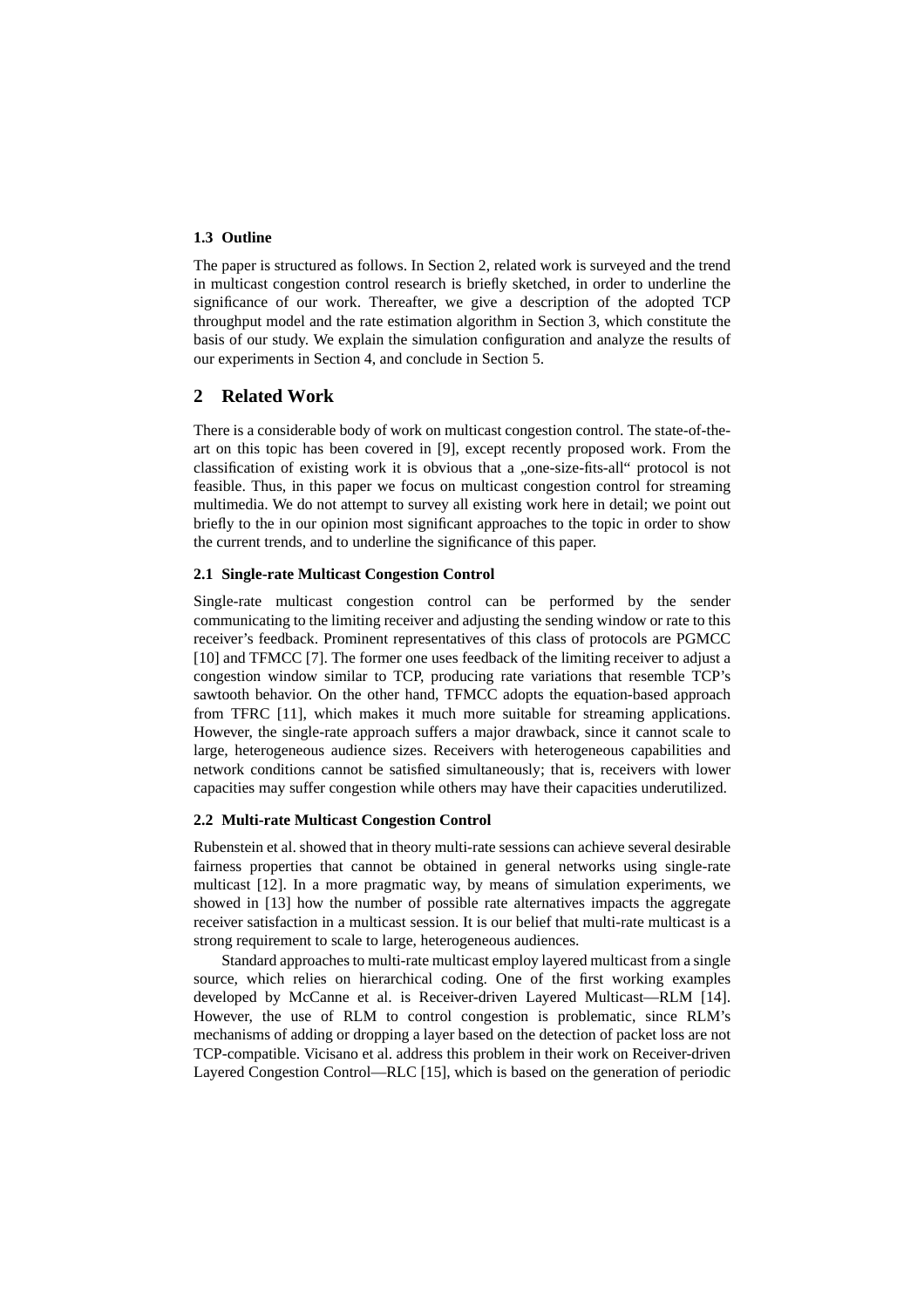bursts for bandwidth inference. To emulate the behavior of TCP, layer sizes are dimensioned exponentially as well as the time interval to pass without a loss before trying to join a layer. Despite the observed limitations of both protocols, they stimulated brisk interest in the research community for the area of layered multicast transmission for streaming media.

## **2.3 Equation-Based Multi-rate Multicast Congestion Control**

With the development of the TCP throughput model and the introduction of the TCPcompatible paradigm—we introduce these concepts in [Section 3.1](#page-4-0)—research started to develop alternatives to probing-based congestion control, in order to overcome the inherent drawbacks like unfairness to TCP and oscillations due to inappropriate join and leave decisions.

In [8], Turletti et al. utilize the simple TCP model for receiver-driven layered audio streaming with focus on the loss estimator. With the development of fine-grained scalable codecs as recently adopted in MPEG-4 [16], hybrid schemes which involve sender-side adaptation of transmission rates became feasible. Sisalem and Wolisz in [2] presented a hybrid framework called MLDA for achieving TCP-friendly congestion control, which estimates the fair rate of a receiver as minimally the output of the extended TCP model. While expecting the equation to provide sufficiently good estimates, the authors put their main focus on the development of a scalable round-trip time measurement and feedback suppression. The latter is optimized under the assumption, that the cumulated rates are equally distributed between the minimum and maximum reported receiver rate. Liu et al. follow a similar approach in [3], trying to optimize the rate allocation in the Hybrid Adaptation protocol for TCP-friendly Layered Multicast—HALM. The authors propose solutions to the data distribution and the feedback suppression problem. Recently, Kwon and Byers proposed Smooth Multirate Multicast Congestion Control—SMCC [4]. SMCC utilizes the congestion control mechanism of TFMCC on each of the multicast groups comprising a session, enhanced with a method for additive increase join attempts. While protocol complexity is lower compared to MLDA and HALM, layer bounds are predetermined and cannot be adapted during a session.

#### **2.4 Conclusion**

Equation-based layered multicast is currently a trend that the research community follows to develop TCP-compatible multicast congestion control mechanisms for streaming media applications. Originally, solutions were receiver-driven but with recently proposed fine-grained coding schemes, hybrid approaches, where the sender actively adapts the transmission rates, become feasible.

While published work deals with several and important issues, such as scalable round-trip time estimation and feedback suppression, the possible limitations of the basic rate estimation algorithm have in our opinion not yet been addressed sufficiently.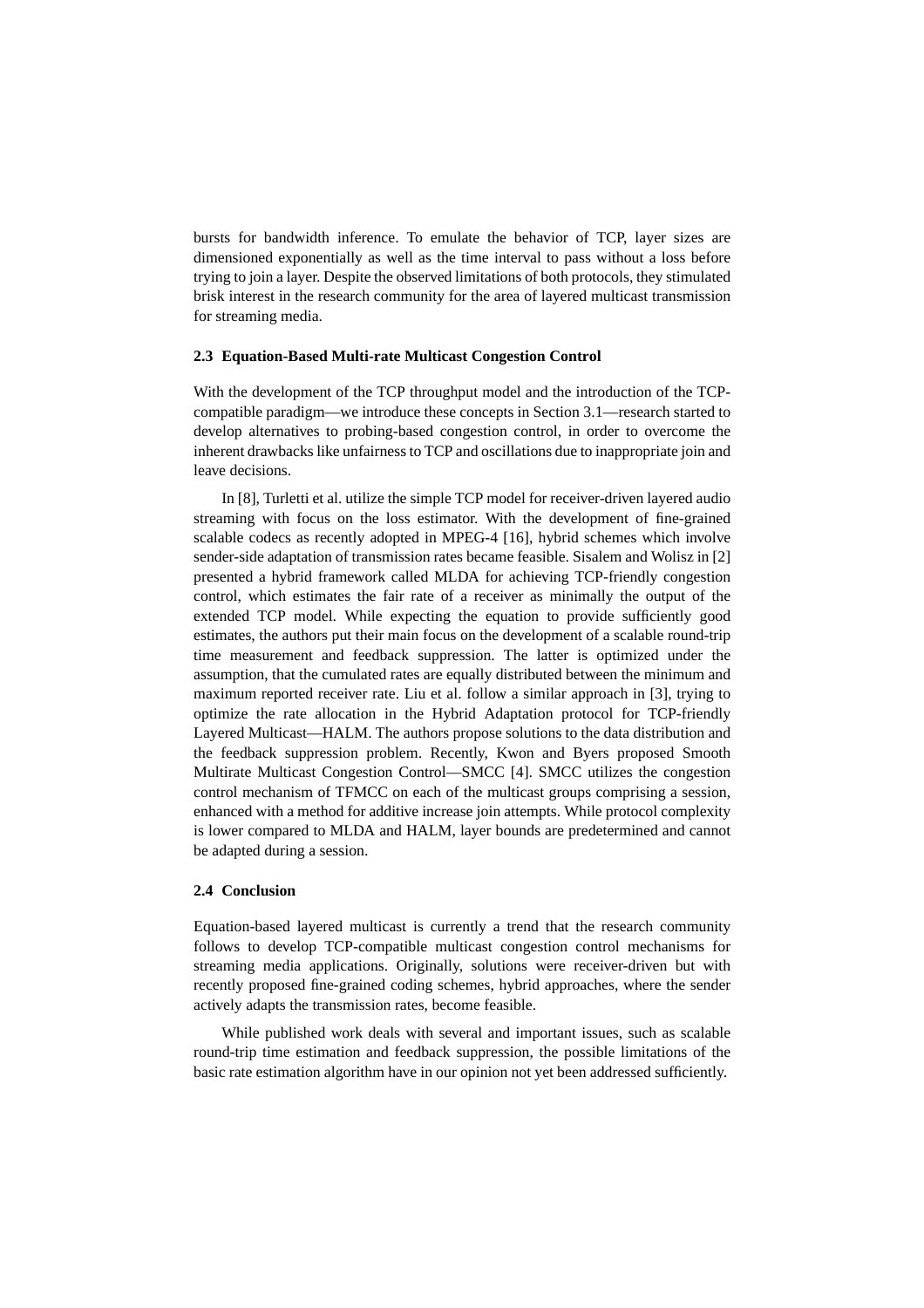## <span id="page-4-0"></span>**3 Rate Estimation Approach**

In this section, we review the underlying model, which is widely accepted for calculating the throughput a TCP flow is expected to reach in steady-state. Based on the throughput model, we describe the algorithms we use to estimate the parameters and the TCP-compatible rate.

#### **3.1 TCP-Throughput Model**

The TCP-compatible paradigm [5] transforms the requirement that all congestion control mechanisms must behave like TCP into a looser requirement that all congestion control schemes must be TCP-compatible. The cornerstone of this approach is the observation made by several research works, that the bandwidth allocation of a TCP flow in steady-state can be characterized well by an analytical model. Thus, a TCPcompatible flow is defined as a flow that, in steady-state and a timescale of several round-trip times, uses no more bandwidth than a conforming TCP flow running under comparable conditions.

A simplified analytical model, which does not take into account TCP timeouts, has been presented in [17] among others. The model formulates the throughput of a TCP flow as a function of the packet size *s*, a constant *c* (commonly approximated as  $\sqrt{3}/2$ ), the round-trip time  $t_{RTT}$ , and the steady-state loss rate  $p$ :

$$
T = \frac{s \cdot c}{t_{RTT} \cdot \sqrt{p}}\tag{1}
$$

More accurate results, especially in higher loss environments, are provided with a more complex approximation, derived in [6]:

$$
T = \frac{s}{t_{RTT} \sqrt{\frac{2p}{3} + t_{RTO}\left(3\sqrt{\frac{3p}{8}}\right) \cdot p(1 + 32p^2)}}
$$
(2)

Equation (2) models the throughput of TCP as a function of the packet size *s*, the round-trip time  $t_{RTT}$ , the steady-state loss rate  $p$ , and the TCP retransmit timeout value *tRTO*.

Both models do not characterize the TCP throughput exactly, but they provide a good approximation. As already mentioned in [9], both models assume that the roundtrip time and the loss rate are independent of the estimated rate. They are expected to give a good approximation in environments with a high level of statistical multiplexing such as Internet backbone links, where losses might be assumed to be randomized. But care has to be taken, when they are used to estimate the TCP-compatible rate under less ideal conditions, where the sending rate might impact the steady-state loss rate and render the results invalid.

#### **3.2 Rate Estimation Algorithm**

To prevent oscillations, it is necessary to accurately measure and smooth loss and round-trip time values. Likewise most of the existing work, we adopt the algorithms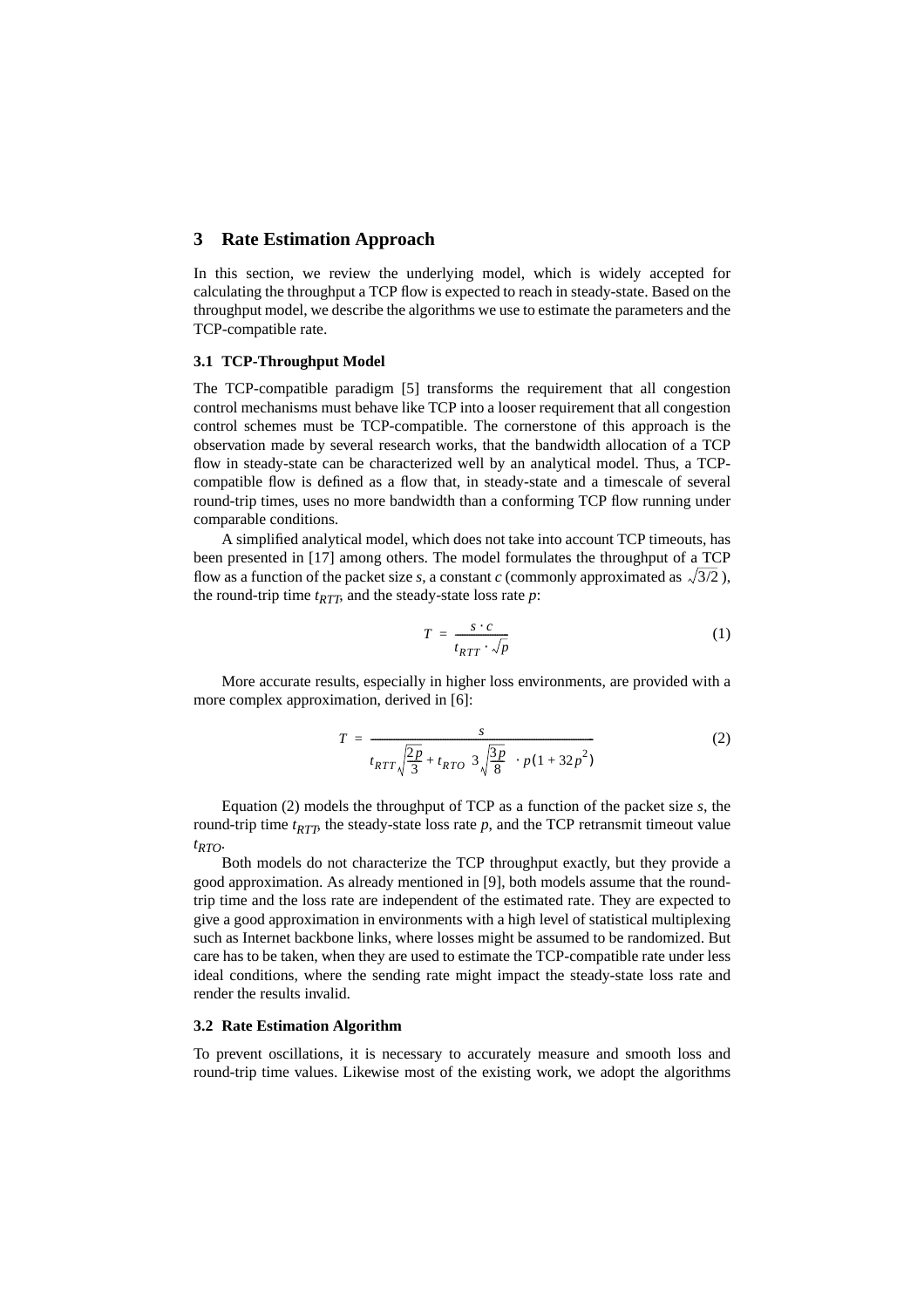presented in [11] for the purpose of our investigations. These have been subject to a number of performance studies such as [18] and are de facto standards. Thus, we calculate the TCP-compatible rate according to [Equation \(2\)](#page-4-0) and estimate the parameters using filters as presented and evaluated in [11]:

*Retransmit timeout t<sub>RTO</sub>*. Instead of deriving t<sub>RTO</sub> from the usual TCP algorithm, its value is set to  $t_{RTO} = 4t_{RTT}$ , since it is reported that, this simple heuristics works reasonably well in practice to provide fairness against TCP [11].

*Round-trip time*  $t_{RTT}$ *.* To prevent a spurious  $t_{RTT}$  value from having an excessive effect on the output of the rate estimation algorithm, an exponentially weighted moving average is used, similar to TCP.

*Loss event rate p.* The obvious way to measure the loss rate is as a loss ratio calculated by dividing the number of packets that were lost by the number of packets transmitted. However, this does not accurately model the behavior of recent TCP implementations (NewReno, Sack), which halve the congestion window only once in response to several losses in a window of data. As a consequence, in TFRC and TFMCC a receiver aggregates the packet losses into loss events, defined as one or more packets lost during a round-trip time  $t_{RTT}$ . If *l* denotes the loss interval, that is, the number of packets transmitted in the time τ between two consecutive loss events, the loss event rate can be calculated as  $p = 1/l$ .

Different methods for calculating the loss event rate have been extensively tested in [11]. As a result, the weighted average method outperformed both, the dynamic history window and the exponentially weighted moving average method. Thus, the average loss interval size can be computed as the average of the *m* most recent loss intervals  $l_k$ ,...,  $l_{k-m+1}$ .

$$
l_{avg}(k) = \frac{\sum_{i=0}^{m-1} w_i l_{k-i}}{\sum_{i=0}^{m-1} w_i}
$$

The weights  $w_i$  are chosen so that very recent loss intervals receive the same high weights, while the weights gradually decrease to 0 for older loss intervals. The current interval since the most recent loss event is incomplete; we do not know when it ends. Thus, it is conservatively included in the estimation of the loss event rate if it increases the average loss interval:

$$
p = \frac{1}{\max(l_{avg}(k), l_{avg}(k-1))}
$$

A reader familiar with multicast protocols probably recognizes that the accurate round-trip time measurement in large-scale multicast is an important issue. In a comprehensive approach to protocol design, appropriate algorithms have to be integrated, for example, such as proposed in [2]. In the context of the present work, this is not an issue since it is our intention to investigate the basic behavior of the isolated algorithm. In particular, we study the dependency of the calculated rate on the actual transmission rate. As a consequence, we use the closed-loop measurement so that other effects do not interfere with the response of the basic rate estimation algorithm.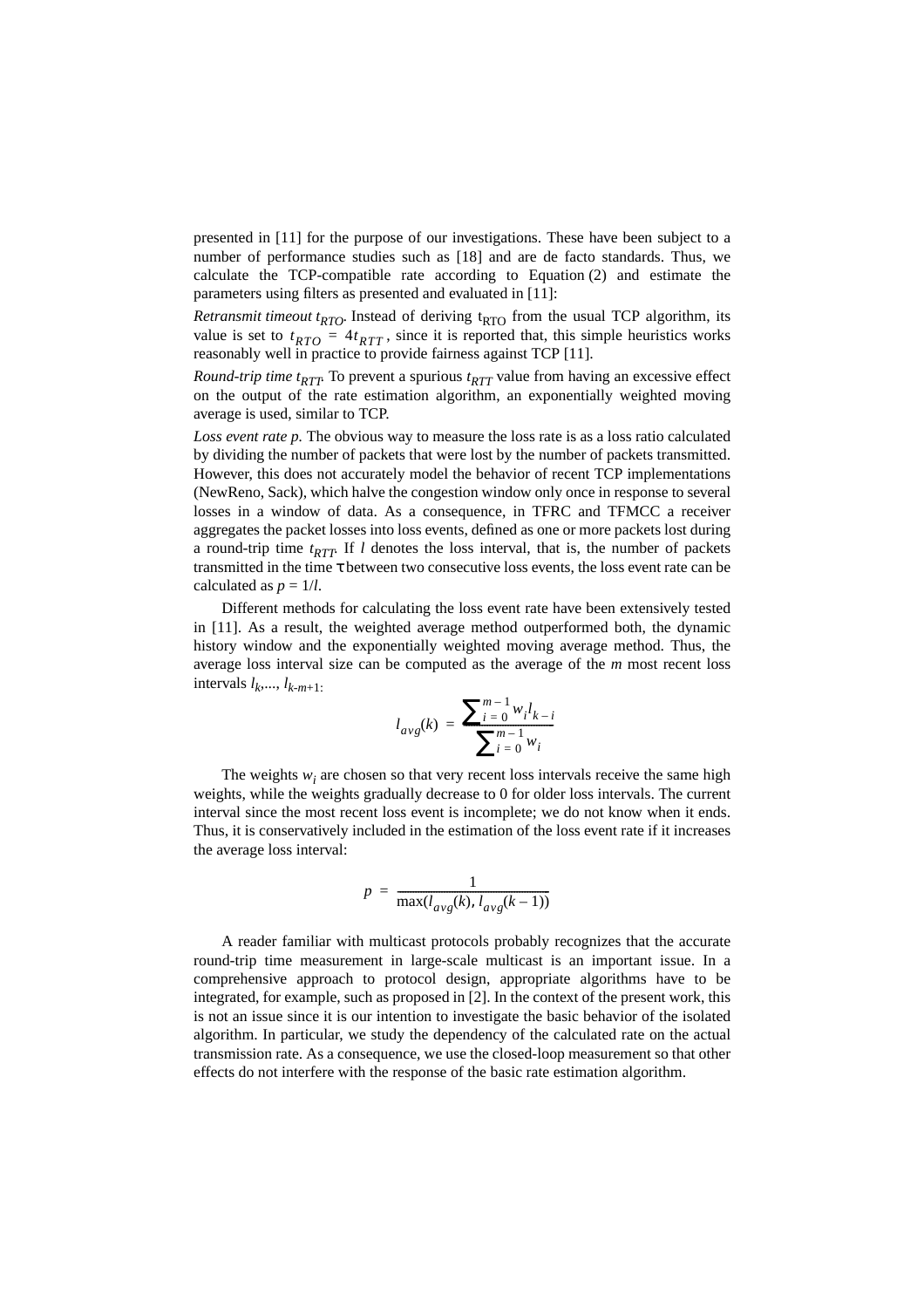## <span id="page-6-0"></span>**4 Experiments**

Since analytical tractability is out of scope for the given complexity of the problem, we use the methodology of experimental analysis for our investigation. This section comprises the description of the experimental design and the discussion of the results.

We conducted our experiments using the ns-2 network simulator. As already stated, it is not our intention to investigate the behavior of a certain protocol; we are rather interested in the precision and limits of the isolated equation-based rate estimation algorithm. For this purpose, we implemented the algorithms to estimate the theoretical TCP-fair rate on top of a constant-bit-rate (CBR) agent. This serves our needs very well since it simulates the situation a receiver participating in a multicast session would experience. That is, the received (cumulative) rate is constant for a given time interval, and is very likely not to match the fair share. In the rest of the paper, we will refer to our implementation as CBRmod.

Our topology is the well-known single bottleneck (,,dumbbell"). All access links have a delay of 2 ms, and are sufficiently provisioned to ensure that packet drops due to congestion only occur at the bottleneck link. The bottleneck link is configured to have a propagation delay of 20 ms and a bandwidth of *B=n* \* 500 kbps, where *n* denotes the number of concurrent flows (multiplexing level) on the bottleneck link. We run the simulations with both, droptail and RED queues, since we expect the drop policy to severely impact the behavior. The parameters of the queues are scaled as in [18].

In each simulation, a single instance of CBRmod is sharing the bottleneck link with (*n*-1) TCPSack instances. To avoid synchronization effects, the sources start transmission randomly within the first 3 seconds of the simulation. The packet size of all flows is 500 Bytes. During a single simulation run, the sending rate  $r_{\text{snd}}$  of the CBRmod flow is incrementally increased from 100 kbps to 900 kbps at a granularity of 50 kbps. Each sending rate is kept for 50 s, and we monitor the loss event rate *p*, roundtrip time  $t_{RTT}$ , and the output of [Equation \(2\)](#page-4-0) for *T*. We repeat each simulation 20 times, unless we state otherwise, and calculate the two-sided 95% confidence interval. In each plot, we normalize throughput, sending rate, and calculated rate to the "theoretic" fair share of 500 kbps per flow.

We recall that ideally the algorithm should

- give approximately the same results independent of the sending rate, and
- the calculated rate should exhibit as little variations as possible.

Given the above requirements are fulfilled, the algorithm would be applicable to a receiver-driven or hybrid multicast congestion control protocol as is.

## **4.1 Droptail Gateway**

In order to draw conclusions about the behavior in a droptail environment, in [Figure 1](#page-7-0) we plotted the loss event rate  $p$  and the round-trip time  $t_{RTT}$  a CBR mod receiver estimates over a timescale  $\tau = 0.5$  seconds.

The round-trip time is relatively constant and independent of the sending rate for all multiplexing levels, as depicted in [Figure 1a](#page-7-0)). Furthermore, the narrow confidence interval on the short timescale indicates that the variation of the underlying time series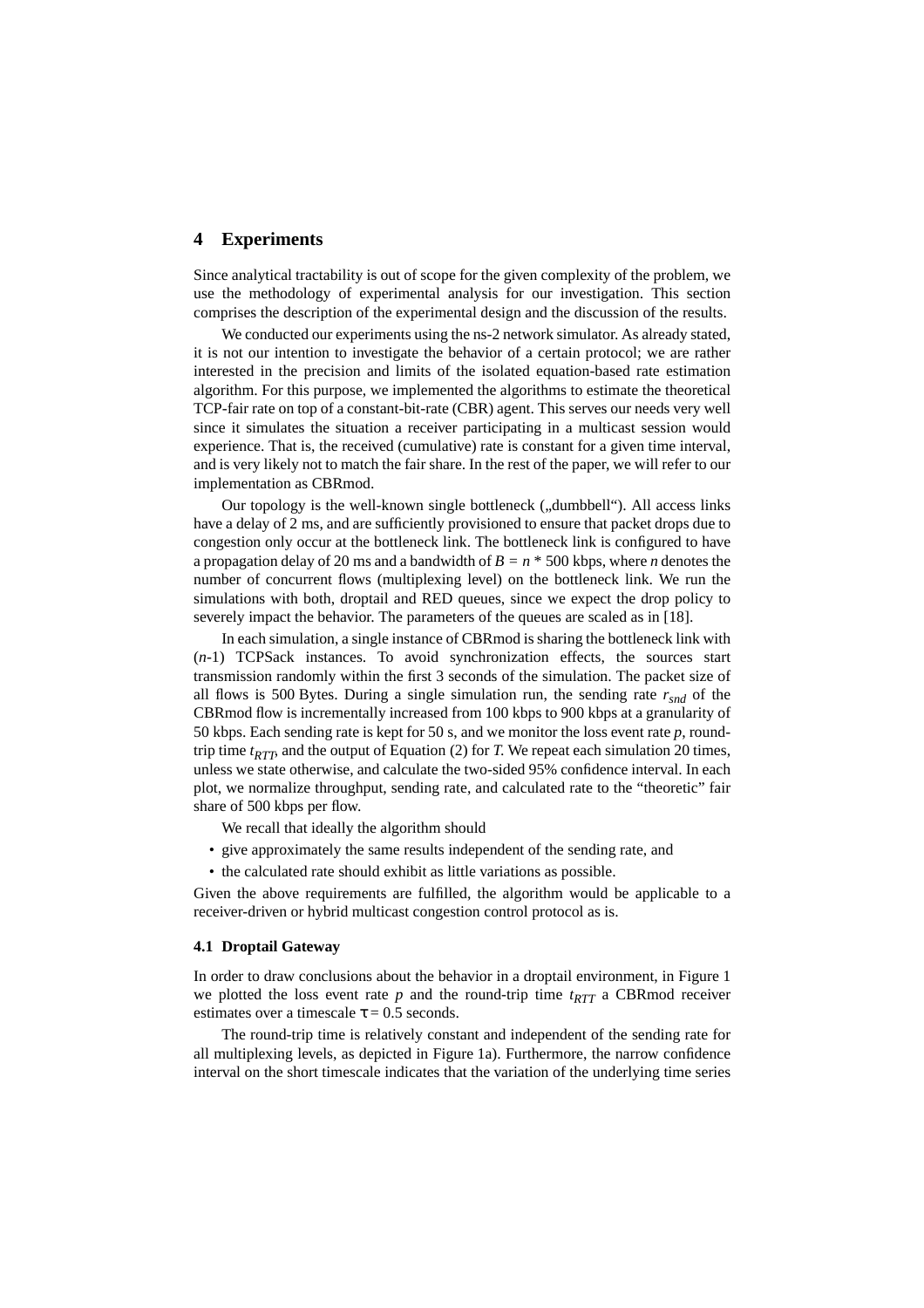<span id="page-7-0"></span>is marginal. As a consequence, the round-trip time estimator performs adequately and does not influence the behavior of the algorithm as a function of the sending rate.



**Figure 1.** a) Round-trip time and b) loss event rate of a CBRmod flow competing with a varying number of (*n*-1) TCP flows on a droptail gateway.

Figure 1b) demonstrates, that the loss event rate is relatively smooth, but exhibits a pronounced dependency on the sending rate in the region where the latter is below the theoretic fair share. As a result, the calculated rate is underestimated in that region and its value increases with the sending rate approaching the theoretic fair level, as depicted in Figure 2.



**Figure 2.** Calculated rate of a CBRmod flow competing with a varying number of (*n*-1) TCP flows on a droptail gateway.

The reason for the observed behavior can be attributed to the periodic cycles of TCP's control algorithm and CBRmod's sending behavior. Control theory suggests that this periodicity can resonate with the deterministic drop policy in the gateway. As a result, the CBRmod flow, which periodically sends its packets, is penalized with a decreasing sending rate. This holds for higher multiplexing environments, where the influence of the CBRmod on the cycle of the TCP flows is negligible. For a very low level of multiplexing Figure 2 shows that the CBRmod flow has larger influence on the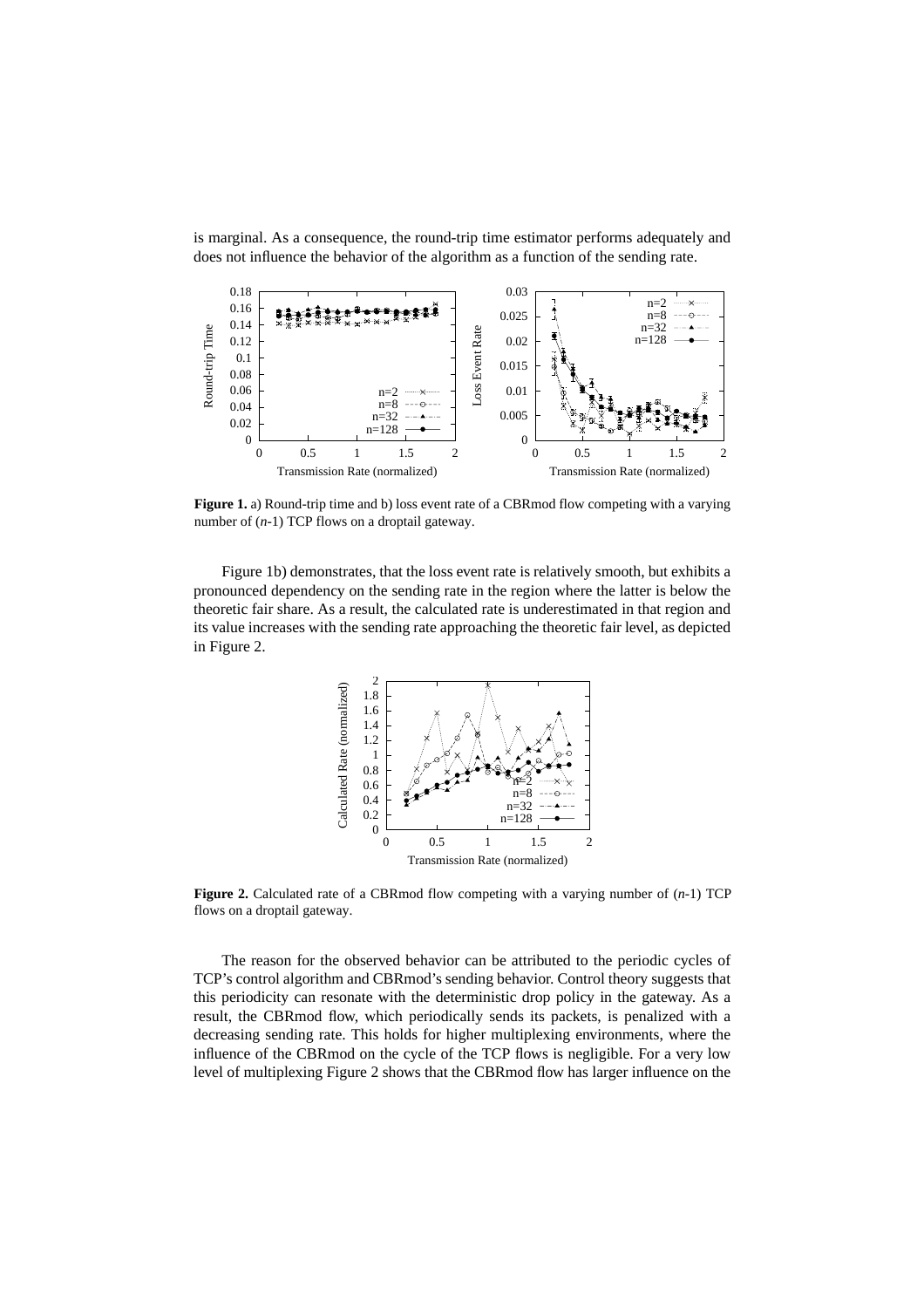<span id="page-8-0"></span>periodicity of the competing TCP flows, resulting in a more complex dependency. To illustrate our observations, in Figure 3 we plot the actual receiving rate and the calculated rate of the CBRmod receiver competing with 3 and 127 concurrent TCP flows, respectively.



**Figure 3.** Actual receiving rate and calculated TCP-compatible rate of a CBRmod flow competing with a) 3 TCP flows and b) 127 TCP flows on a droptail gateway.

*Remark.* The intersection of the calculated rate and the sending rate, which an adaptive flow would converge to, does not reach the expected value. We verified this behavior in simulations with the TFRC implementation. As a result, this is a limitation of the underlying model, not specific to our work.

## **4.2 RED Gateway**

In the following, we describe the results we obtained by substituting the droptail with a RED queue.



**Figure 4.** a) Round-trip time and b) loss event rate of a CBRmod flow competing with a varying number of (*n*-1) TCP flows on a RED gateway.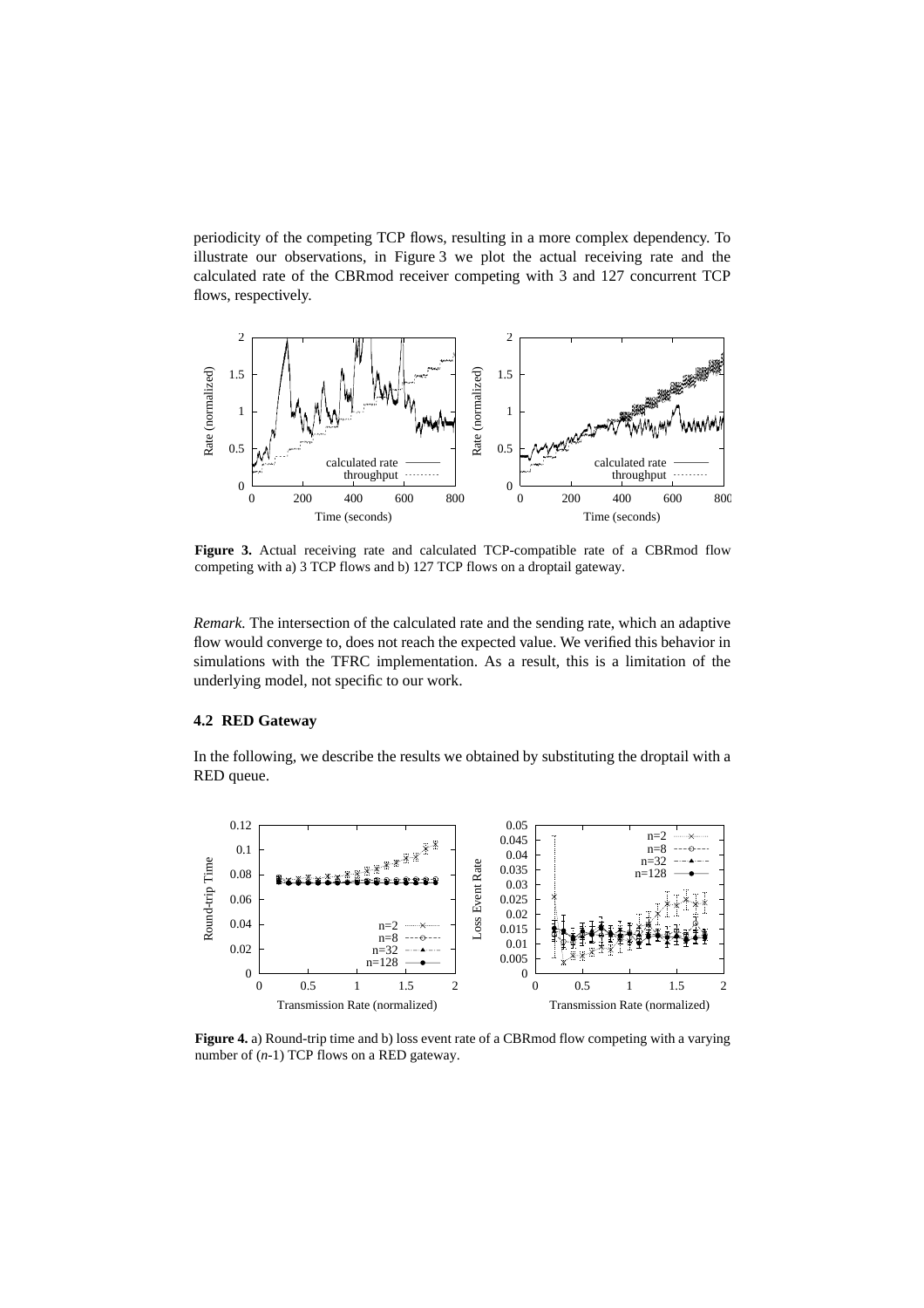[Figure 4a](#page-8-0)) and b) demonstrate, that at a very low degree of multiplexing the sending rate impacts both, the round-trip time and loss event rate. However, already at a slight increase of competing flows, this effect is not noticeable any more.

Another important observation we made is, that the loss event rate and consequently the calculated rate as depicted in Figure 5 have a large confidence interval. This implies, that they are subject to relatively high variations. Thus, we calculated the coefficient of variation (CoV) of the calculated rate, which reaches a value of up to 25 percent.



**Figure 5.** Calculated rate of a CBRmod flow competing with a varying number of (*n*-1) TCP flows on a RED gateway.

The observed behavior is attributed to the properties of the RED gateway. The latter conducts a Bernoulli experiment for each packet, whereby the probability of a drop is increasing with the average of the queue size. As a result, the loss process is randomized, and on average the loss event rate does not depend on the induced traffic of the CBRmod flow. This behavior would fit the needs of a receiver in our scenario well. However, since the average queue length of the RED gateway is varying due to characteristics of the TCP traffic, so does the loss probability. Thus, we observe a high variation of the calculated rate in Figure 6.



**Figure 6.** Actual receiving rate and calculated TCP-compatible rate of a CBRmod flow competing with a) 3 TCP flows and b) 127 TCP flows on a RED gateway.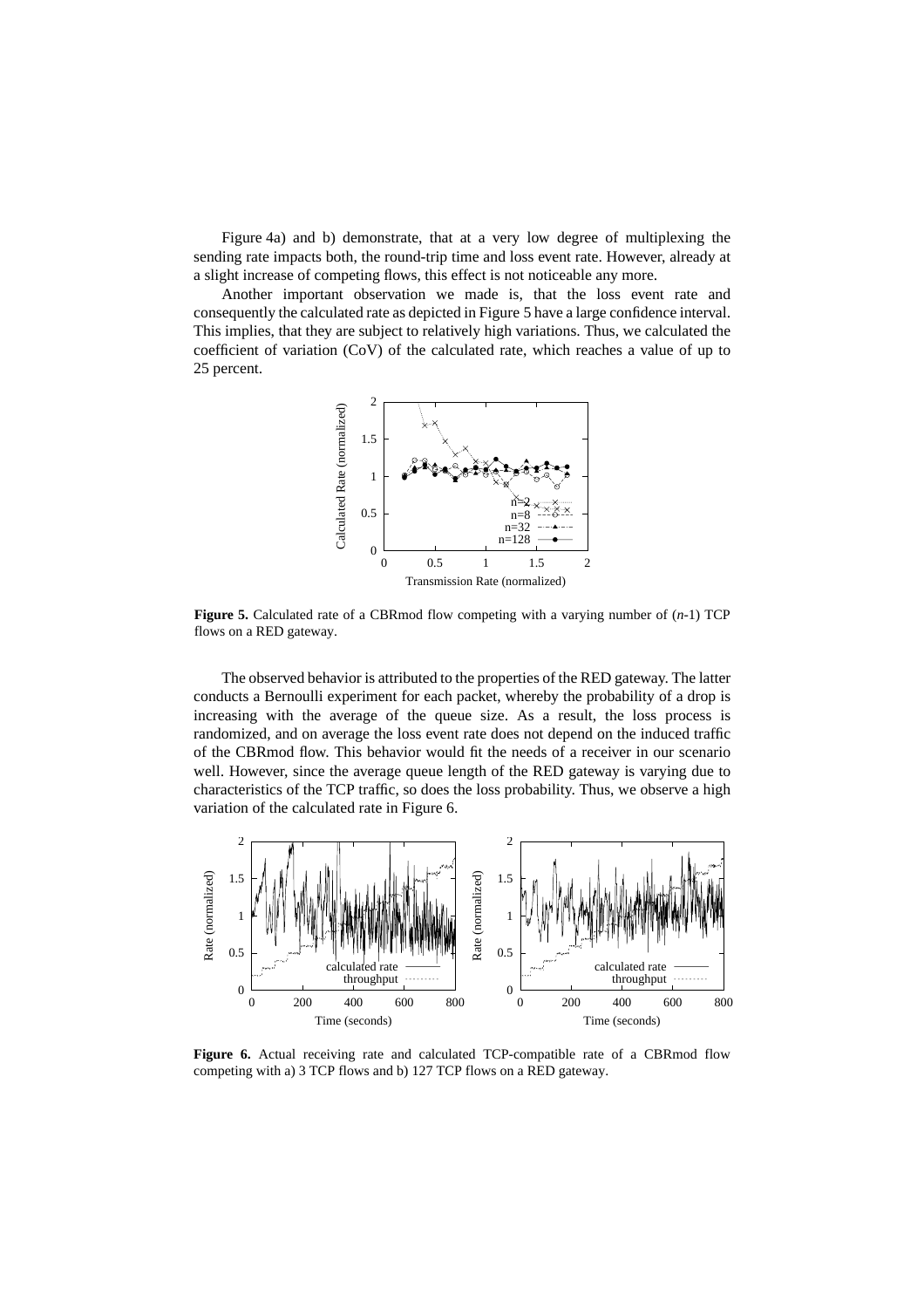#### <span id="page-10-0"></span>**4.3 Summary**

Our results show, that the TCP-compatible rate estimator as currently adopted in multicast scenarios has limitations which would have to be—but currently are not addressed sufficiently in a comprehensive protocol design.

In low-multiplexing droptail environments, the algorithm hardly gives any reasonable estimate. Under high-multiplexing conditions, when the sending rate is below the TFRC-equivalent rate, the target rate is underestimated. Depending on the arrangement of the layers of a multicast session, a participating receiver basing its join decision on the algorithm as is, has a good chance of keeping the current subscription level though being far from the appropriate TCP-fair bandwidth allocation.

When using RED gateways, the average value of the calculated rate is close to the theoretic fair level. But due to the relatively high coefficient of variation, the calculated rate converges to the operating point on a timescale of at least several seconds. Obviously, if smoothing over this timescale is performed, it makes the protocol quite unresponsive. On the other hand, measuring on a smaller timescale would allow faster action, but could lead to quite oscillatory behavior.

Consequently, increasing the granularity of layers might alleviate the reported effects and result in a more closed-loop like adaptation behavior. However, this is also not so attractive since it necessitates a large number of layers, which would result in a high management and routing overhead. Thus, in future work we will investigate other means such as optimized probing for improvement of the basic scheme.

# **5 Conclusion**

In this paper, we presented our observations made with an algorithm for equation-based fair rate estimation in the context of multi-rate multicast streaming sessions. We focused on identifying and understanding the limits of the approach rather than on designing another multicast congestion control protocol with heuristic solutions. For the purpose of our work, we implemented a rate estimation algorithm on top of a CBR source in the network simulator ns-2, based on the common TCP-throughput model.

Through extensive simulations we showed, that under certain conditions, the algorithm widely used for rate control in unicast sessions when adopted as is to the multicast scenario will lead to undesired behavior. In a droptail environment, due to the deterministic loss process, receivers might underestimate their fair share and refrain from joining an additional layer although appropriate. While this is circumvented by RED gateways through randomization of the losses, the inherent fluctuation of the loss rate results in heavy variations of the calculated rate. Depending on the arrangement of the layers, this might lead to annoying oscillatory behavior due to inappropriate join and leave decisions.

The insight presented in this paper should aid in the development and testing of equation-based multi-rate multicast rate and congestion control protocols. As future work, we perceive combining the equation-based approach with probing mechanisms.